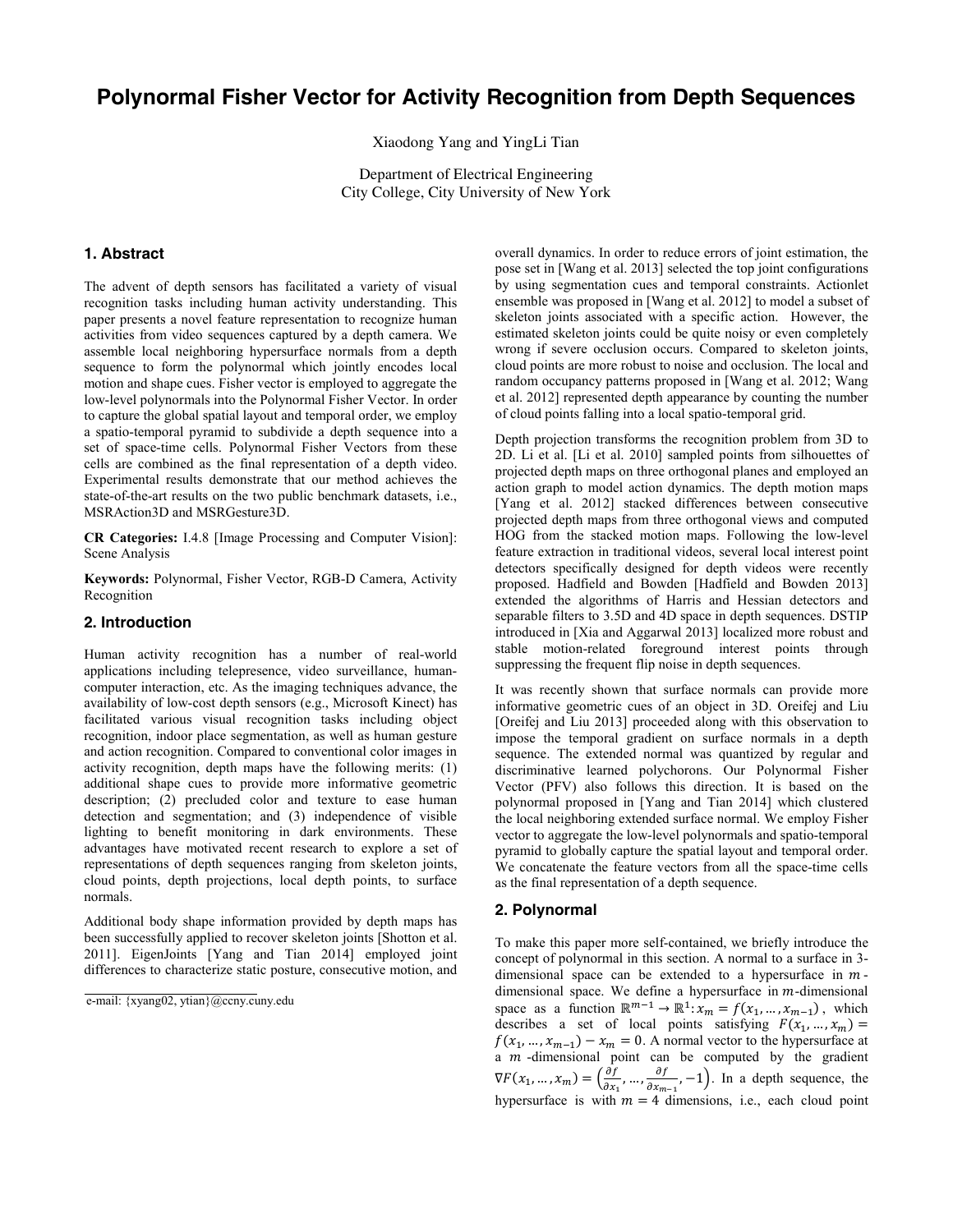satisfies  $F(x, y, t, z) = f(x, y, t) - z = 0$ . So we define the hypersurface normal in a depth sequence as

$$
\mathbf{n} = \nabla F = \left(\frac{\partial f}{\partial x}, \frac{\partial f}{\partial y}, \frac{\partial f}{\partial t}, -1\right)^{T}.
$$
 (1)

It was recently shown in [Oreifej and Liu 2013] that the distribution of normal orientations is more informative in terms of describing object shapes than the distribution of gradient orientations. In addition to the geometric cues, the motion information is also incorporated in the normal vector of Eq. (1). Polynormal is a cluster of normals from a local hypersurface. This is motivated by the jointly encoded spatial neighborhood of lowlevel features in macrofeatures [Boureau et al. 2010]. Compared to each individual normal, polynormal is more robust to noise and retains the correlation between neighboring normals.

We concatenate the hypersurface normals from the local neighborhood  $L$  of a cloud point as the polynormal associated with this point, i.e.,  $\mathbf{p} = (\mathbf{n}_1^T, ..., \mathbf{n}_{|\mathcal{L}|}^T, \mathbf{n}_1, ..., \mathbf{n}_{|\mathcal{L}|} \in \mathcal{L}$ . The local neighborhood  $\mathcal L$  is a spatio-temporal subvolume determined by  $\mathcal{L}_x \times \mathcal{L}_y \times \mathcal{L}_t$ , where  $\mathcal{L}_x$ ,  $\mathcal{L}_y$ , and  $\mathcal{L}_t$  denote the number of neighboring points in  $x$ ,  $y$ , and  $t$  axes, respectively.

#### 3. Depth Video Representation

We employ PFV combined with a spatio-temporal pyramid to represent depth videos. Fisher vector has been successfully applied in the large-scale image classification and retrieval [Perronnin et al. 2010; Sanchez et al. 2013]. Here we employ Fisher vector to aggregate polynormals based on the Fisher kernel which shares the benefits of both generative and discriminative models. Each polynormal is represented by its deviation with respect to the parameters of a generative model. The spatiotemporal pyramid is then used to globally capture the spatial layout and temporal orders.

#### 3.1 Polynormal Fisher Vector

Polynormal Fisher Vector employs the Gaussian mixture model (GMM) to describe the distribtion of polynomals as  $U_{\lambda}(\mathbf{p}) =$  $\sum_{k=1}^{K} \pi_k u_k(\boldsymbol{p})$ , and  $u_k$  denotes the kth Gaussian component:

$$
u_k(\boldsymbol{p}) = \frac{1}{2\pi_k^2 |\boldsymbol{\Sigma}_k|^{\frac{1}{2}}} \exp\left\{-\frac{1}{2}(\boldsymbol{p} - \boldsymbol{\mu}_k)' \boldsymbol{\Sigma}_k^{-1}(\boldsymbol{p} - \boldsymbol{\mu}_k)\right\},
$$
  

$$
\forall k: \pi_k \ge 0, \ \sum_{k=1}^K \pi_k = 1,
$$
 (2)

where the polynormal  $p \in \mathbb{R}^D$ ; *K* is the number of Gaussian components;  $\pi_k$ ,  $\mu_k$ , and  $\Sigma_k$  are the prior mode probability, mean vector, and covariance matrix. We assume  $\Sigma_k$  to be a diagonal matrix with the variance vector  $\sigma_k^2$ . To better fit the diagonal covariance matrix assumption, we first apply PCA to decorrelate polynormals and reduce the dimensions. The GMM parameters  $\lambda = {\pi_k, \mu_k, \Sigma_k, k = 1, ..., K}$  can be estimated by using the Expectation-Maximization (EM) algorithm to optimize the Maximum Likelihood (ML) from a large number of polynormals. For a set of polynormals  $P = \{p_1, ..., p_N\}$  extracted from a depth video or a spatio-temporal cell, the soft assignment of  $p_i$  to the th Gaussian component is:



Figure 1: Illustration of the spatio-temporal pyramid with  $4\times3\times7$ space-time cells.

$$
\gamma_i^k = \frac{\pi_k u_k(\boldsymbol{p}_i)}{\sum_{j=1}^K \pi_j u_j(\boldsymbol{p}_i)}.
$$
\n(3)

The PFV of **P** is represented as  $\psi(P) = (\rho_1^T, \tau_1^T, ..., \rho_K^T, \tau_K^T)^T$ , where  $\rho_k$  and  $\tau_k$  are *D*-dimensional gradients with respect to the mean vector  $\mu_k$  and standard deviation  $\sigma_k$  of the k<sup>th</sup> Gaussian component:

$$
\rho_k = \frac{1}{N\sqrt{\pi_k}} \sum_{i=1}^{N} \gamma_i^k \left( \frac{p_i - \mu_k}{\sigma_k} \right), \tag{4}
$$

$$
\boldsymbol{\tau}_k = \frac{1}{N\sqrt{2\pi_k}} \sum_{i=1}^N \gamma_i^k \left[ \frac{(\boldsymbol{p}_i - \boldsymbol{\mu}_k)^2}{\sigma_k^2} - 1 \right]. \tag{5}
$$

In comparison to the Bag-of-Words (BoW) based methods, Fisher vector representation has the following advantages. (1) Gradients with respect to mean vectors and standard deviations provide extra feature distribution information in the polynormal space. (2) Fisher vector can be computed from a much smaller vocabulary which significantly reduces the computational complexity. (3) Simple linear classifiers perform very well with Fisher vectors which are efficient in both training and testing.

We follow the two normalization schemes introduced in [Perronnin et al. 2010], i.e., signed square rooting (SSR) and  $\ell_2$ normalization. As the number of Gaussian components increases, Fisher vector could become quite peaky around zero in a certain dimension. In order to reduce this sparsified effect, SSR  $f(z)$  =  $sign(z)|z|^{\alpha}$  with  $0 < \alpha \le 1$  is applied to each dimension z in the vector.  $\ell_2$  normalization is employed to mitigate the dependence on the proportion of activity specific cues contained in each video. In other words, it is used to reduce the effect of different amount of foreground/background information contained in different depth videos.

# 3.2 Spatio-Temporal Pyramid

We employ the spatio-temporal pyramid to roughly capture the spatial geometry and temporal order of a depth video. In the spatial dimensions, we use a  $s_h \times s_w$  grid to capture the geometry layout as illustrated in Fig. 1. By making use of the depth information for human segmentation, we enforce the spatial grid onto the largest bounding box of the human body from a depth sequence, which is different from the spatial division on the entire frame as widely used in [Oreifej and Liu 2012; Wang et al. 2012]. We further adopt the temporal pyramid to incorporate the global temporal order. Here a video sequence is repeatedly and evenly subdivided into a set of temporal segments where PFVs are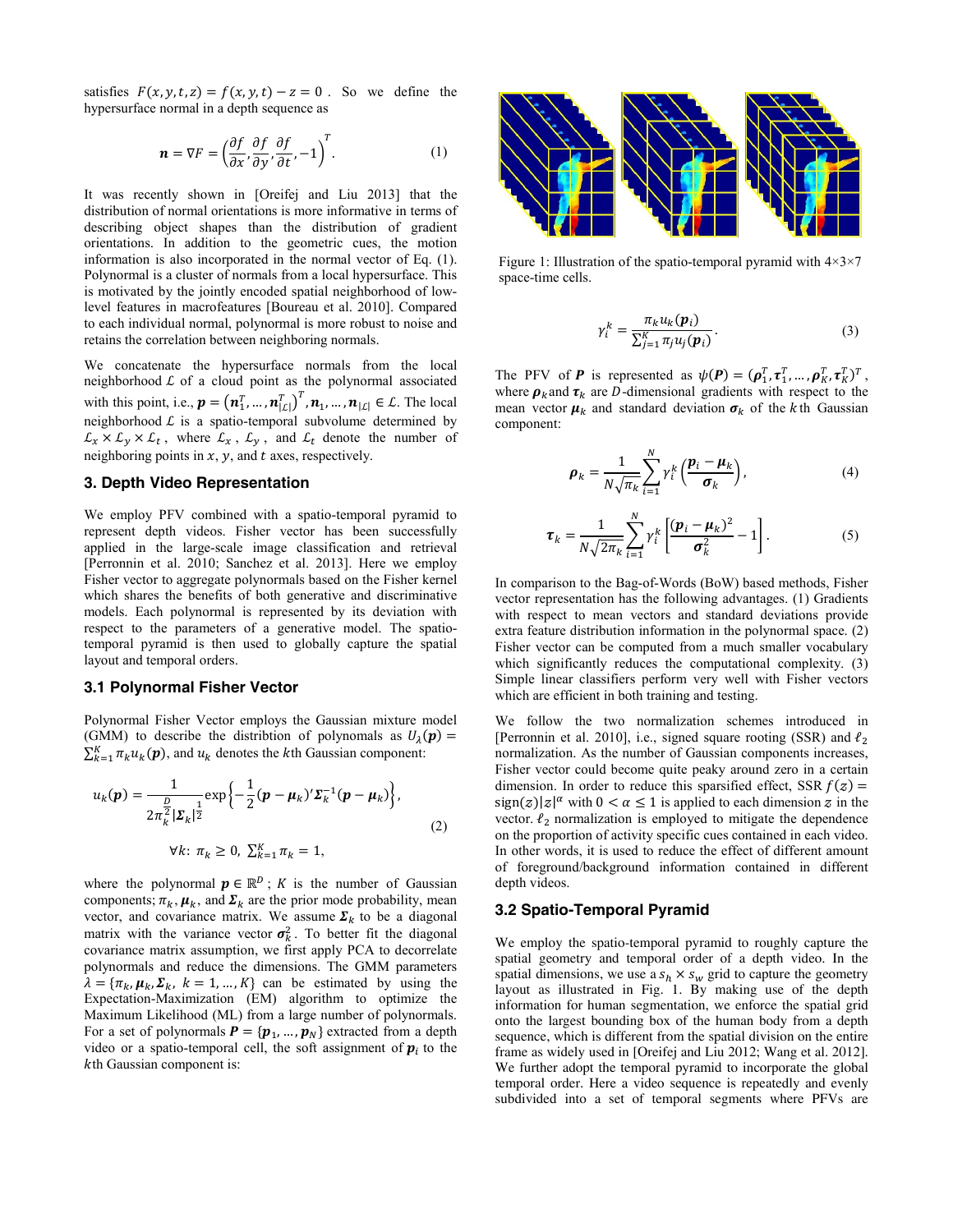pooled. In this paper, we use a 3-level temporal pyramid as shown in Fig. 1. In together with the spatial grid, the spatio-temporal pyramid generates  $s_h \times s_w \times 7$  space-time cells in total.

## 4. Experiments and Discussions

The proposed method is evaluated on two public benchmark datasets: MSRAction3D [Li et al. 2010] and MSRGesture3D [Wang et al. 2012]. In all experiments, we set a 3×3×3 local neighborhood  $L$  of each cloud point to form the polynormal and 100 components in GMM if not specified. The spatio-temporal pyramid consists of 4×3×7 space-time cells in height, width, and time, respectively. LIBLINEAR [Fan et al. 2008] is used as the linear SVM solver. The proposed PFV is extensively compared to a set of depth-based recognition methods. Experimental results show that our approach significantly outperforms the previous methods on the two datasets.

#### 4.1 MSRAction3D Dataset

MSRAction3D is a human action dataset of depth sequences captured by a RGB-D camera. It contains 20 actions (Fig. 3) performed by 10 subjects facing the camera. Each action was performed 2 or 3 times by each subject. The 20 actions are chosen in the context of gaming and cover a wide range of motions related to arms, legs, torso, etc. In order to facilitate a fair comparison, we follow the same experimental settings as [Wang et al. 2012].

We first evaluate the size of local neighborhood  $\mathcal L$  to form a polynormal. As discussed in Section 2, the size of  $\mathcal L$  is determined by  $\mathcal{L}_X \times \mathcal{L}_V \times \mathcal{L}_t$ . Fig. 2 shows the recognition accuracy of PFV with different sizes of  $L$  under  $K$  Gaussian components. If no local temporal cue is encoded ( $\mathcal{L}_t = 1$ ), increasing the spatial size of  $\mathcal L$  lowers the recognition accuracy, e.g., from  $1 \times 1 \times 1$ ,  $3 \times 3 \times 1$ , to 5×5×1. When  $\mathcal{L}_x$  and  $\mathcal{L}_y$  are fixed, the accuracy based on  $\mathcal{L}_t$  > 1 is much higher than the one with  $\mathcal{L}_t = 1$ , e.g., the results of 3×3×3 significantly outperforms the ones of 3×3×1. In addition, the overall performance of  $\mathcal{L}_t > 1$  is superior to that of  $1 \times 1 \times 1$ . This shows the local temporal information embedded in polynormal helps to characterize the low-level motion cues. In the following experiments, we use the  $3\times3\times3$  local neighborhood  $\mathcal L$  to form the polynormal and 100 components in computing GMM.

We compare the performance of PFV with other results in Table 1. Our method obtains the recognition accuracy of 92.73%, which is comparable to the most recent state-of-the-art SNV and







Figure 3. The confusion matrix of our proposed PFV on the MSRAction3D dataset.

significantly outperforms previous approaches. The joint-based methods [Xia et al. 2012; Yang and Tian 2014] are prone to errors of joint estimation when serious self-occlusion presents. In order to mitigate the joint error, models in [Wang et al. 2012; Wang et al. 2013] are proposed to learn a set of joint configurations which largely remove inaccurate estimations and therefore significantly improve the results. Compared to joints-based methods, the approaches [Vieira et al. 2012; Wang et al. 2012; Wang et al; 2012] using cloud points to model body shapes are more robust to occlusions and noises. While both methods are based upon hypersurface normals, PFV outperforms HON4D [Oreifej and Liu 2013] by 3.84%. This is mainly because polynormals are more informative than individual normals and the encoding scheme of Fisher vector is more representative than the polychoron or learned projectors. The confusion matrix of our method is demonstrated in Fig. 3. PFV performs pretty well on most actions. The confusions occur in recognizing quite similar actions, e.g., *hand catch* to *high throw* and *draw circle* to *draw tick*.

Table 1. Comparison of recognition accuracy of our proposed PFV and other methods on the MSRAction3D dataset.

| <b>Method</b>                          | Accuracy |
|----------------------------------------|----------|
| Bag of 3D Points [Li et al. 2010]      | 74.70%   |
| $HOJ3D$ [Xia et al. 2012]              | 79.00%   |
| EigenJoints [Yang and Tian 2014]       | 82.30%   |
| STOP [Vieria et al. 2012]              | 84.80%   |
| ROP [Wang et al. 2012]                 | 86.50%   |
| Action let Ensemble [Wang et al. 2012] | 88.20%   |
| Depth Motion Maps [Yang et al. 2012]   | 88.73%   |
| HON4D [Oreifej and Liu 2013]           | 88.89%   |
| <b>DSTIP</b> [Xia and Aggarwal 2013]   | 89.30%   |
| Pose Set [Wang et al. 2013]            | 90.00%   |
| SNV [Yang and Tian 2014]               | 93.09%   |
| Ours                                   | 92.73%   |